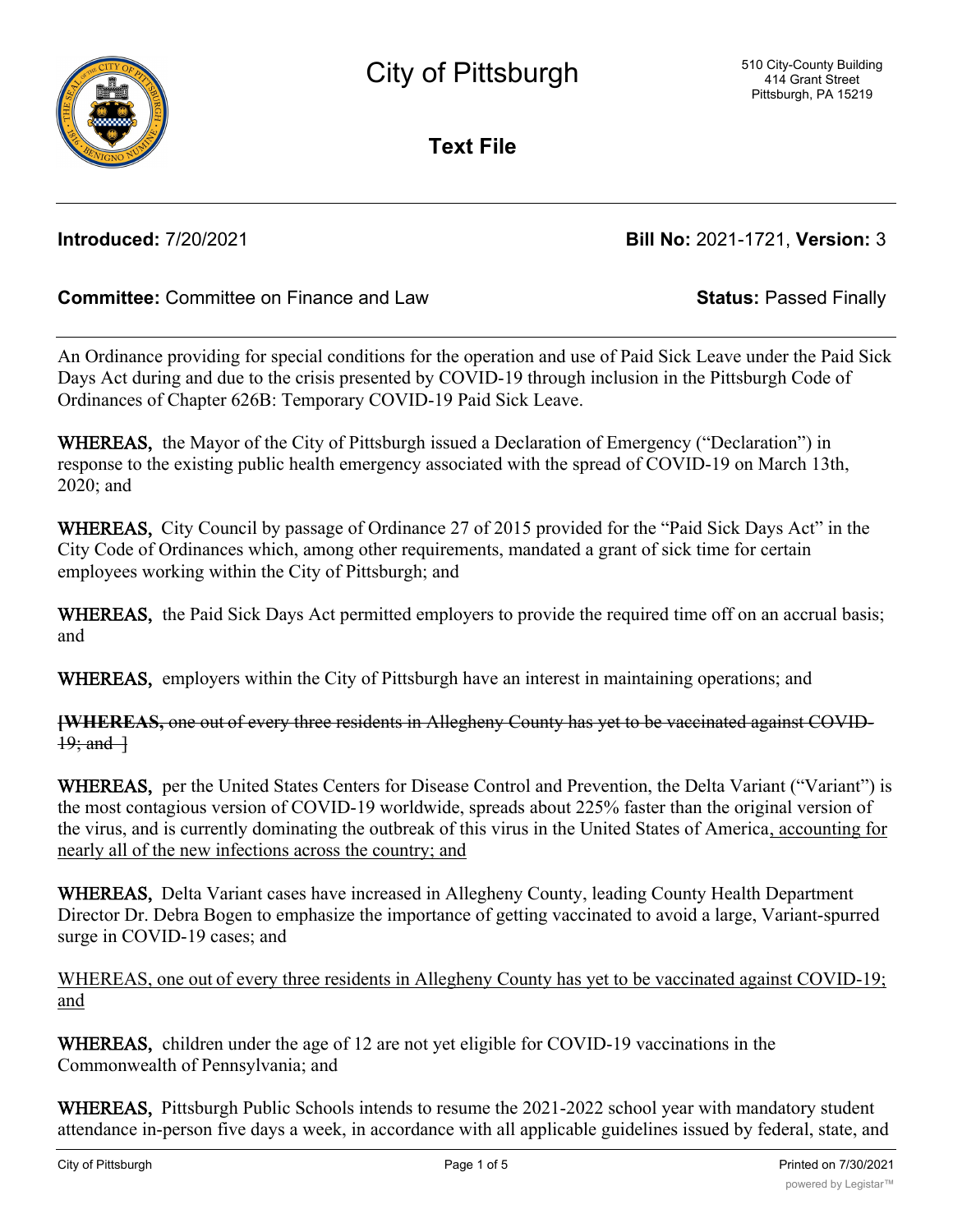## **Committee:** Committee on Finance and Law **Status:** Passed Finally

local health agencies and departments; and

WHEREAS, since children shall be physically returning to school Monday through Friday this fall, grave uncertainty persists about the possibility of a COVID-19 and/or Variant-spurred outbreak among this population; and

WHEREAS, as part of its 2021-2022 Health & Safety Plan, Pittsburgh Public Schools has implemented a "COVID-19 Decision Tree for People in Schools, Youth, and Child Care Programs" <https://www.pghschools.org/Page/5573> that clearly specifies the criteria by which school leadership should decide whether to send a student, teacher, or staffer home to socially distance and/or quarantine in the event of being exposed to and/or testing positive for COVID-19; and

WHEREAS, vulnerable groups, including the elderly and the terminally ill who have already received COVID -19 vaccinations, remain at risk of contracting the Delta Variant or other future strains of SARS-CoV-2; and

WHEREAS, working persons should not have to choose between taking unpaid time off from work to recover from COVID-19, including any of its variants, and going into work during this ongoing pandemic; and

**WHEREAS**, federal, state, and local health agencies and departments require sufficient time to assess the threat posed to public health by COVID-19, including its variants, and monitor the efficacy of vaccinations and other mitigation measures in preventing the spread of COVID-19, including its variants; and

WHEREAS, working persons should not have to choose between taking unpaid time off from work to take care of their loved ones who contracted COVID-19, especially those who belong to vulnerable groups, and going into work during this ongoing pandemic; and

WHEREAS, given the significant uncertainty of how unvaccinated children will fare when physically returning to school full-time this fall, working parents should not have to choose between taking unpaid time off from work to take care of their children who have contracted COVID-19 and going into work during this ongoing pandemic; and

WHEREAS, extending COVID-19 paid sick leave is critical to the prevention of disease in the City of Pittsburgh because such leave will provide residents of the City of Pittsburgh essential time to recover from COVID-19 and/or take care of their children and loved ones if they contract this virus.

## THEREFORE, BE IT RESOLVED BY THE CITY OF PITTSBURGH AS FOLLOWS:

Section 1: The City of Pittsburgh Code of Ordinances shall be amended by inclusion of the following new Section 626B (the "Chapter"):

## CHAPTER 626B: - TEMPORARY COVID-19 PAID SICK LEAVE

A. Unless otherwise provided hereunder, all capitalized terms contained herein shall be defined according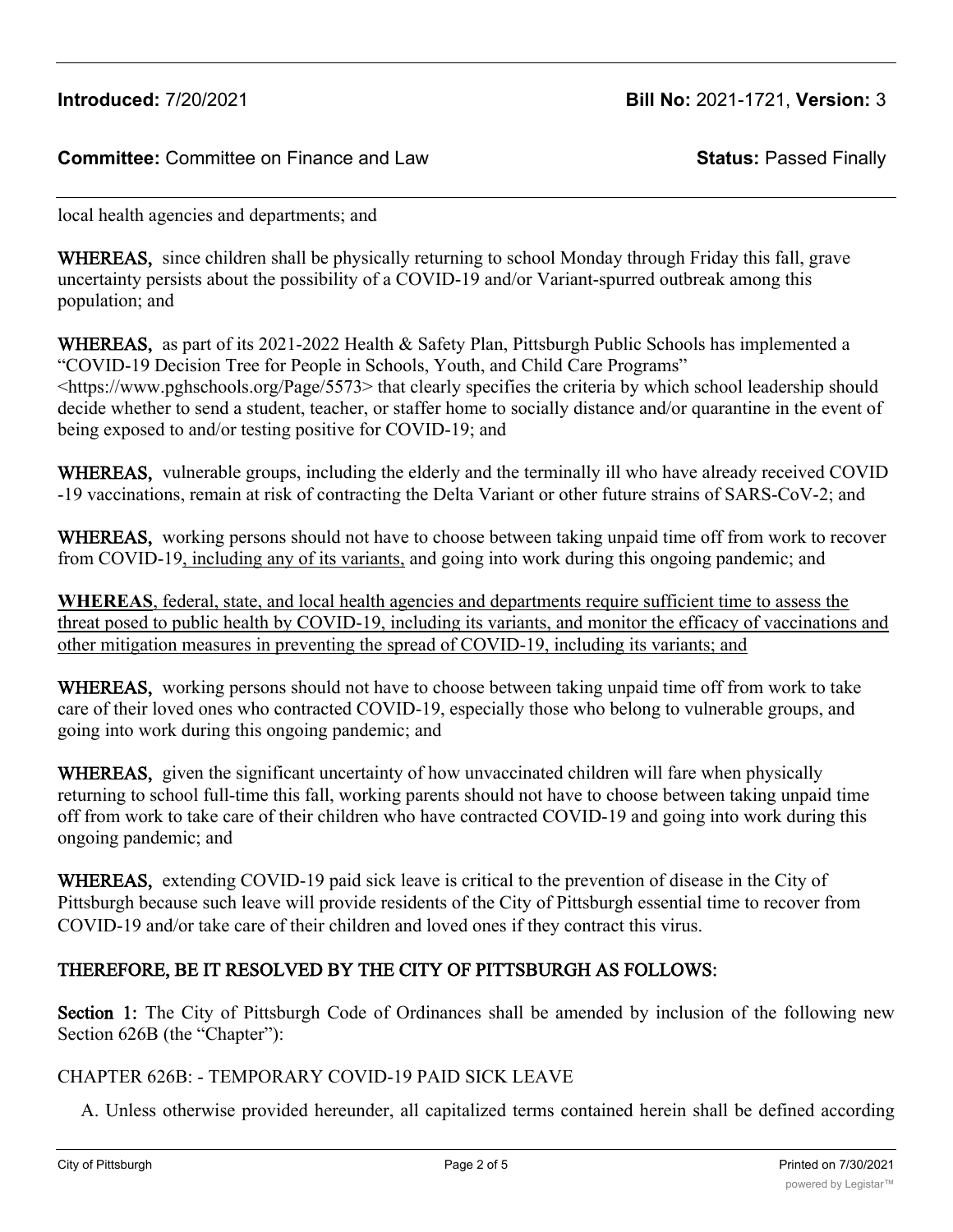# **Introduced:** 7/20/2021 **Bill No:** 2021-1721, **Version:** 3

**Committee:** Committee on Finance and Law **Status:** Passed Finally

to Section 626.02 of the City Code. Further, any Sick Time provided pursuant to this Chapter 626B shall conform in all respects to the requirements, procedures, and regulations of Chapter 626, except as specifically stated herein. For the purposes of this Chapter, "COVID-19 Sick Time" shall mean Paid Sick Time that is made available for one or more of the purposes set forth in Section H of this Chapter. This Chapter shall cover Employers of 50 or more Employees and shall apply to Employees who are (a) working for that Employer within Pittsburgh after the effective date of this Ordinance, (b) normally work for that Employer within the City of Pittsburgh but are currently teleworking from any other location as a result of COVID-19, or (c) work for that Employer from multiple locations or from mobile locations, provided that 51% or more of such employee's time is spent within the City of Pittsburgh.

- B. The option of Employers to withhold Sick Time on an accrual basis is hereby temporarily revoked if an Employee's otherwise permissible Sick Time use request arises directly from COVID-19, including any of its variants. Such Employers shall make available the maximum amount of Sick Time required under Chapter 626, to Employees immediately upon hiring if their otherwise permissible requested use arises directly from COVID-19, including any of its variants. Employers may continue to require receipt of Sick Time on an accrual basis for all other permissible requests for use of Sick Time under Chapter 626.
- C. Employers with 50 or more Employees shall provide COVID-19 Sick Time to Employees in the following amount:
	- a. For Employees who work 40 hours or more per week, COVID-19 Sick Time shall be provided in the amount of 80 hours, unless the employer designates a higher limit;
	- b. For Employees who work fewer than 40 hours in a week, COVID-19 Sick Time shall be provided in an amount equal to the amount of time the Employee is otherwise scheduled to work or works on average in a 14-day period, whichever is greater and unless the employer designates a higher limit. In the case of an Employee whose schedule varies from week to week, the Employer shall use the following in place of such number to determine the amount of time worked on average in a 14-day period: (i) Subject to a number equal to the average number of hours that the Employee was scheduled over the past 90 (ninety) days of work, including hours for which the Employee took leave of any type.
- D. COVID-19 Sick Time shall be provided to Employees immediately without any waiting period or accrual requirements, once they have been employed by the Employer for the previous ninety (90) days.
- E. COVID-19 Sick Time shall be in addition to any paid leave or sick time provided by the Employer or pursuant to Chapter 626, and an Employee may choose to use COVID-19 Sick Time before any sick time under Chapter 626.
- F. With respect to an Employer that provides paid leave on the day before the effective date of this Act, COVID-19 Sick Time in addition to such paid leave; and the Employer may not change such paid leave on or after such effective date to avoid being subject to this section. An Employer may not require an Employee to use other paid leave provided by the Employer to the Employee before the Employee uses COVID-19 Sick Time, unless state or federal law requires otherwise.
- G. Employees who are exempt from overtime requirements under 29 U.S.C. § 213(a)(1) of the Federal Fair Labor Standards Act will be assumed to work 40 hours in each work week for purposes of COVID-19 Sick Time under this Act unless their normal work week is less than 40 hours, in which case COVID-19 Sick Time under this Act is based upon that normal work week.
- H. COVID-19 Sick Time shall be provided to Employees for the following absences, if they are unable to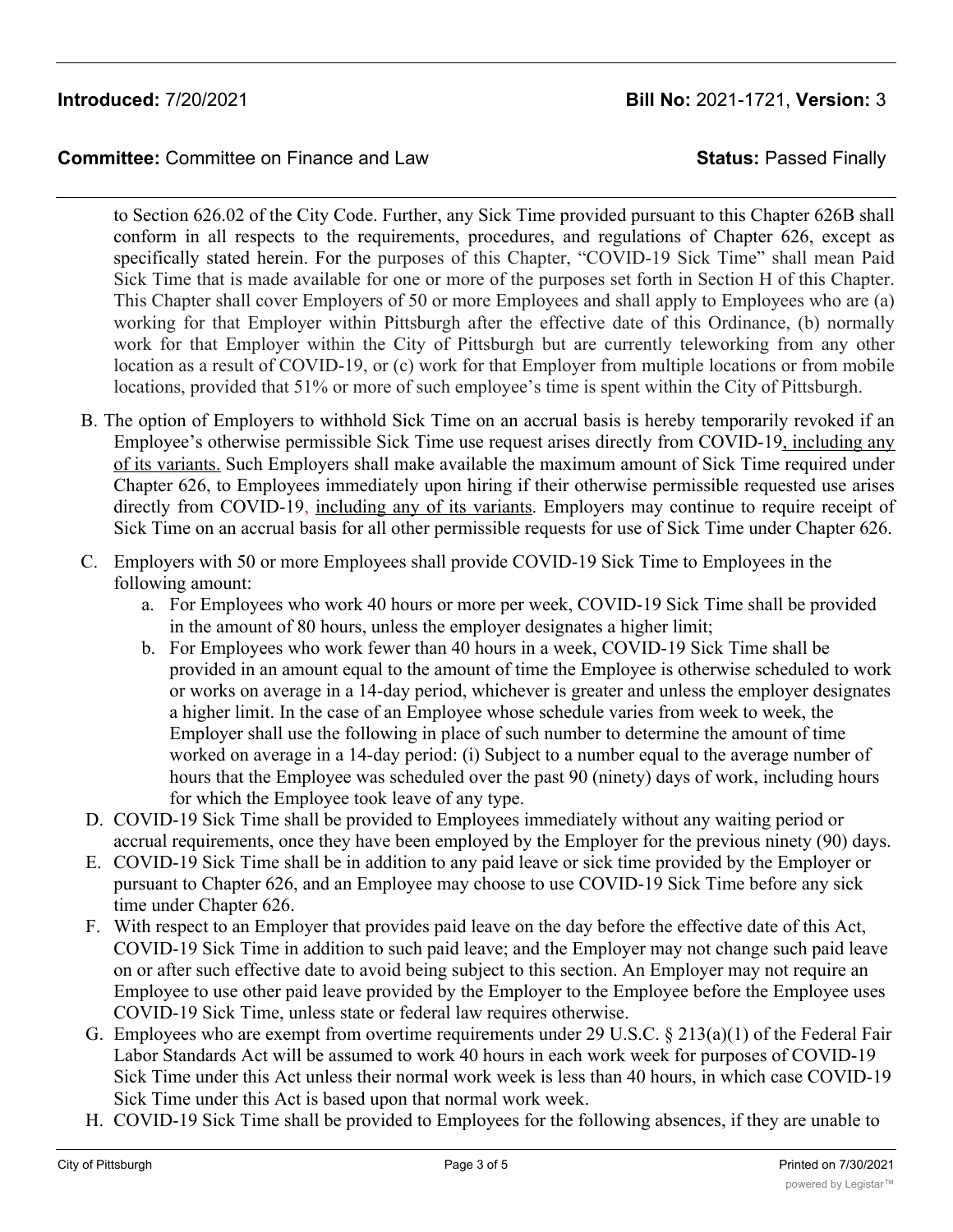## **Committee:** Committee on Finance and Law **Status:** Passed Finally

work in person or telework, related to COVID-19 or any of its variants:

- a. Determination by a public official or public health authority having jurisdiction, a health care provider, or an Employee's Employer that the Employee's presence on the job or in the community would jeopardize the health of others because of the Employee's exposure to COVID-19 or because the individual is exhibiting symptoms that might jeopardize the health of others, regardless of whether the individual has been diagnosed with COVID-19 or any of its variants;
- b. Care of a family member of the Employee due to a determination by a public official or health authority having jurisdiction, a health care provider, or the family member's Employer that the presence of the family member on the job or in the community would jeopardize the health of others because of the family member's exposure to COVID-19 or a determination by the Employer that the Employee is a danger to the health of others because they are exhibiting symptoms that might jeopardize the health of others, regardless of whether the family member has been diagnosed with COVID-19 or any of its variants;
- c. An Employee's need to:  $([a]_i)$  self-isolate and care for oneself because the Employee is diagnosed with COVID-19 or any of its variants; ([b]ii) self-isolate and care for oneself under the guidelines promulgated by the Allegheny County Health Department because the employee is experiencing symptoms of COVID-19 or any of its variants; ([e]iii) seek or obtain medical diagnosis, care, or treatment if experiencing symptoms of an illness related to COVID-19 or any of its variants; or
- d. Care of a family member who:  $([a]_i)$  is self-isolating due to being diagnosed with COVID-19 or any of its variants;  $(\phi$ ii) is self-isolating under the guidelines promulgated by the Allegheny County Health Department due to experiencing symptoms of COVID-19 or any of its variants; ([ c]iii) needs medical diagnosis, care, or treatment if experiencing symptoms of an illness related to COVID-19 or any of its variants.
- e. An Employee's need to obtain a vaccine or vaccine booster for themselves or a family member.
- I. An Employer is not obligated to provide financial or other reimbursement to an Employee upon the Employee's termination, resignation, retirement, or other separation from employment for unused COVID-19 Sick Time.
- J. Employees shall provide notice to the Employer of the need for COVID-19 Sick Time as soon as practicable.
- K. An Employer may not require that an Employee making use of COVID-19 Sick Time search for or find a replacement worker to cover the hours during which the Employee is using COVID-19 Sick Time as a condition for providing COVID-19 Sick Time.
- L. An Employee may use their COVID-19 Sick Time in the smallest increment that the Employer's payroll system uses to account for absences or use of other time.
- M. To the extent that federal or state laws require employers to provide paid leave or paid sick time related to COVID-19 or any of its variants, Employers may substitute leave under the federal or state law for its obligations under this ordinance to the extent they coincide and the relevant federal or state law permits such concurrent use of paid leave. Employers shall be required to provide additional COVID-19 Sick Time under this Chapter to the extent that the requirements of this Chapter exceed the requirements of those laws and to the extent permitted under the federal or state law.
- N. To the extent that an Employer has adopted a policy which provides its Employees with additional Paid